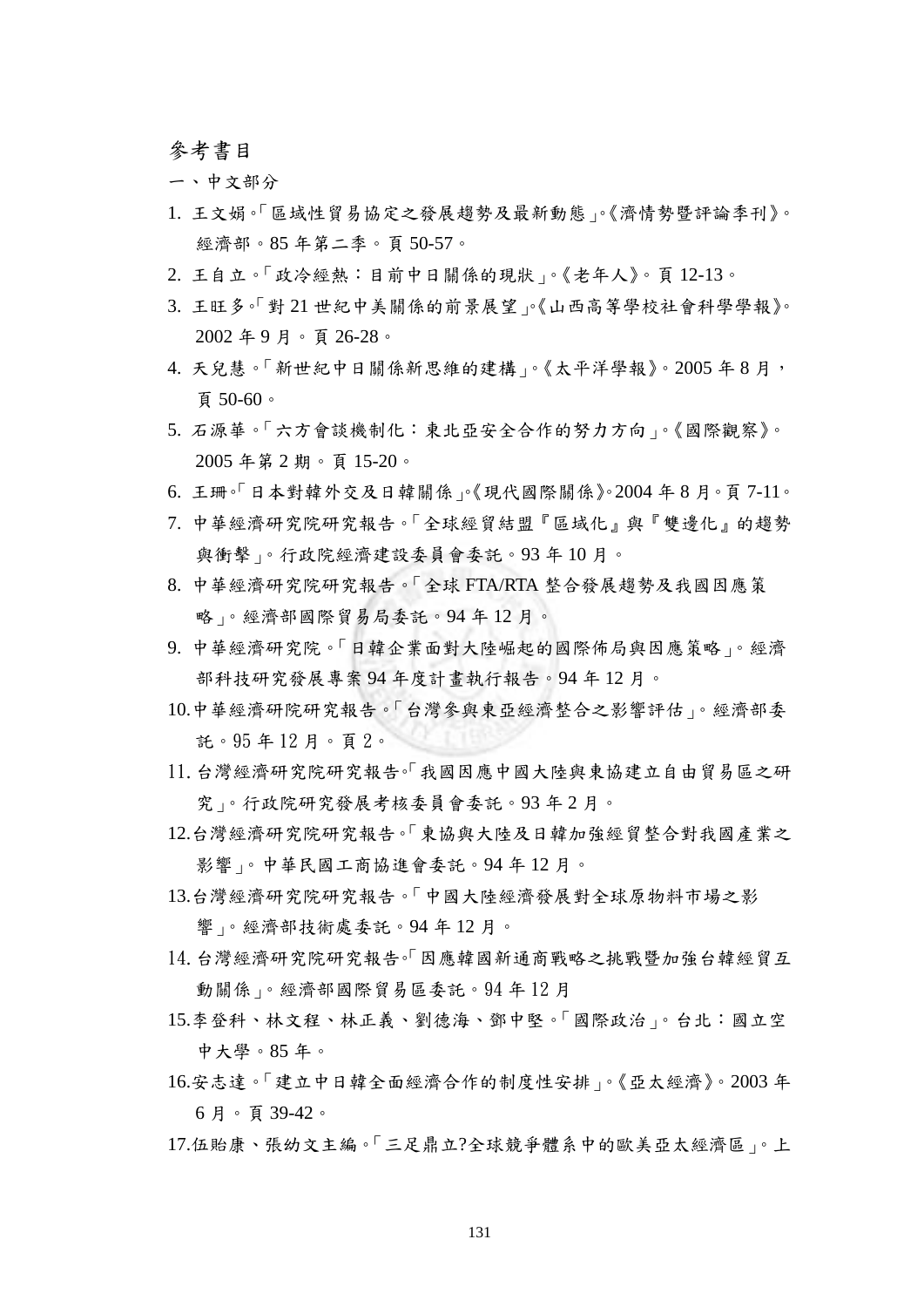海:上海社會科學出版社,2001 年。

- 18.米慶余主編。「國際關係與東亞安全」。天津:天津人出版社。2001 年。
- 19.李昌新。「略論中日關係中的能源因素」。《東南亞研究》。2005 年第 5 期, 頁 11-15。
- 20.朴盛珉。「中日韓自由貿易區貿易效應分析及經濟效應預測」。《石家庄經濟 學院學報》。27 卷 4 期。2004 年 8 月。頁 432-435。
- 21.朱鳳嵐。「中日東海爭端及其解決的前景」。《當代亞太》。2005 年第 7 期。 頁 3-16。
- 22.李廣義。「東海大陸架劃界爭端國際法依據辨證」。《和平與發展季刊》。2005 年第 2 期。頁 25-29。
- 23.朱鋒。「美日新安保合作下的中日關係」。《中國新聞周刊》。2005 年 2 月。 頁 47。
- 24.李英明主編。「亞太綜合安全年報 2001-2002」。台北:遠景基金會。2002 年。
- 25.李敦球。「韓日領土與歷史爭端和韓國對外戰略的調整」。《和平與發展季 刊》。2005 年 3 期。頁 42-45。
- 26.步平。《關於中日歷史認識問題的思考》。《當代中國史研究》。第 12 卷第 5 期。2005 年 9 月。頁 29-32。
- 27.何思慎。「中日世仇?難解的歷史魔咒」。《展望與探索》。第 3 卷第 5 期。 94 年 5 月。頁 6-10。
- 28.何德功。「影響日本對華決策的四大因素」。《瞭望新聞周刊》。2005 年 1 月。 頁 50-51。
- 29.宋興洲。「區域主義與東亞經濟合作」。政治科學論叢。第 24 期。94 年 6 月。頁 1-48。
- 30.宋鎮照。「台灣與亞太之政治經濟:秩序、定位、挑戰與出路」。台北:海 峽學術版社,2004。
- 31.金成男。「中日韓經濟合作的歷史使命—關於建立中日韓自由貿易區」。《海 淀走讀大學學報大學》。2004 年增刊。頁 142-146。
- 32.周宇宏、孫士和。「能源博奕:中日東海之爭的核心」。《社會觀察》。2004 年 10 月。頁 26-28。
- 33.周定國。「韓日獨島歸屬之爭」。《地圖》。2003 年 5 月。頁 18-23。
- 34.周定國。「韓日島嶼歸屬之爭」。《百科知識》。2005 年 4 月。頁 55-56。
- 35.吳福成。「東亞經濟合作—從區域整合觀點探討」。蔡瑋主編。《亞太與台日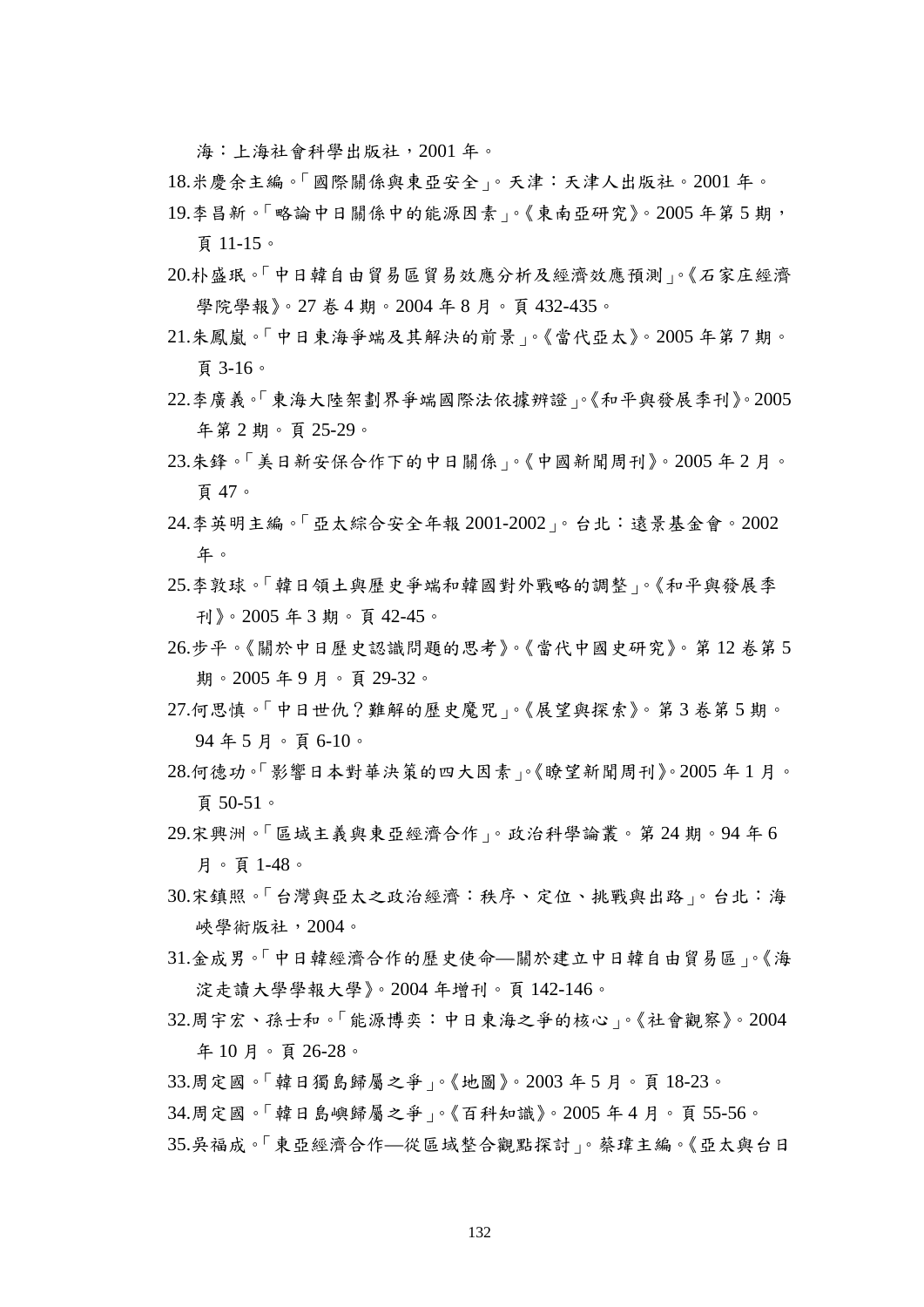中的新形勢》。政大國關中心。94 年 7 月。

- 36.吳敬璉。「當代中國經濟改革--探索中國經濟順利轉型的秘密」。台北:麥格 羅希爾。94 年。
- 37.吳德鳳。「鎂光燈下的饗宴—東亞高峰會」。《中華民國太平洋企業論壇簡 訊》。2005 年 12 月號。太平洋經濟合作理事會中華民國委員會。
- 38.吳玲君,「東亞區域整合風潮中台灣與 APEC 的關係」,台灣與政府性國際 組織研討會, http://www.taiwanncf.org.tw/seminar/20041017/1017-4.pdf..
- 39.金熙德。「中日關係:現狀、趨勢與對策」。《環球視野》。2005 年 1 月。頁 40-42。
- 40.張乃麗、張雄輝。「中日韓建立自由貿易區的可行性與障礙分析」。《亞太經 濟》。2006 年 1 月。頁 21-24。
- 41.張有份、郁志榮、董奚戟。「中日東海管轄海域劃分爭議的法理分析」。《海 洋維權》。2006 年 1 月。頁 18-20。
- 42.孫冰冰。「論中日東海爭端與能源合作」。《太平洋學報》。2005 年 6 期。頁 88-96。
- 43.洪財隆,中國向台灣招手 FTA 的幾點觀察,

2003.7,http://www.tier.org.tw/ctasc/issue/FTARTA/Article2.htm。

- 44.洪財隆,自由貿易協定(FTA)的虛實與關鍵國家立場之分析一以東亞地 區為例, 2004.5,http://www.tier.org.tw/ctasc/issue/FTARTA/Article6.htm。
- 45.洪財隆。「中國與東協自由貿易協定的來龍去脈與政經效應」。台北:中華 台北 APEC 研究中心。2005 年。
- 46.張雅君。「中日關係的安全困境:國際體系與雙邊利益層面的分析」。《遠景 基金會季刊》。第 6 卷第 4 期。2005 年 10 月。頁 135-147。
- 47.張璉瑰。「韓日島嶼之爭溯源」。《世界知識》。2005 年 8 期。頁 25-27。
- 48.張蘊岭、周小兵主編。「東亞合作的進程與前景」。北京:世界知識出版社。 2003 年。
- 49.孫建社,「當前中國周邊安全環境與中美關係」,世界經濟與政治論壇,2003 年第 3 期,頁 65-67。
- 50.孫曉郁主編。「中日韓經濟合作的新起點」。北京:商務印書館。2004 年。
- 51.國立政治大學台灣研究中心研究報告。「全球區域經濟整合發展對台灣經濟 的影響。經濟部研究發展委員會委託。2004 年 12 月。
- 52.馬立誠。「中日韓自貿區亞洲整合的序幕」。《中國企業家》。2003 年第 9 期。 頁 70-72。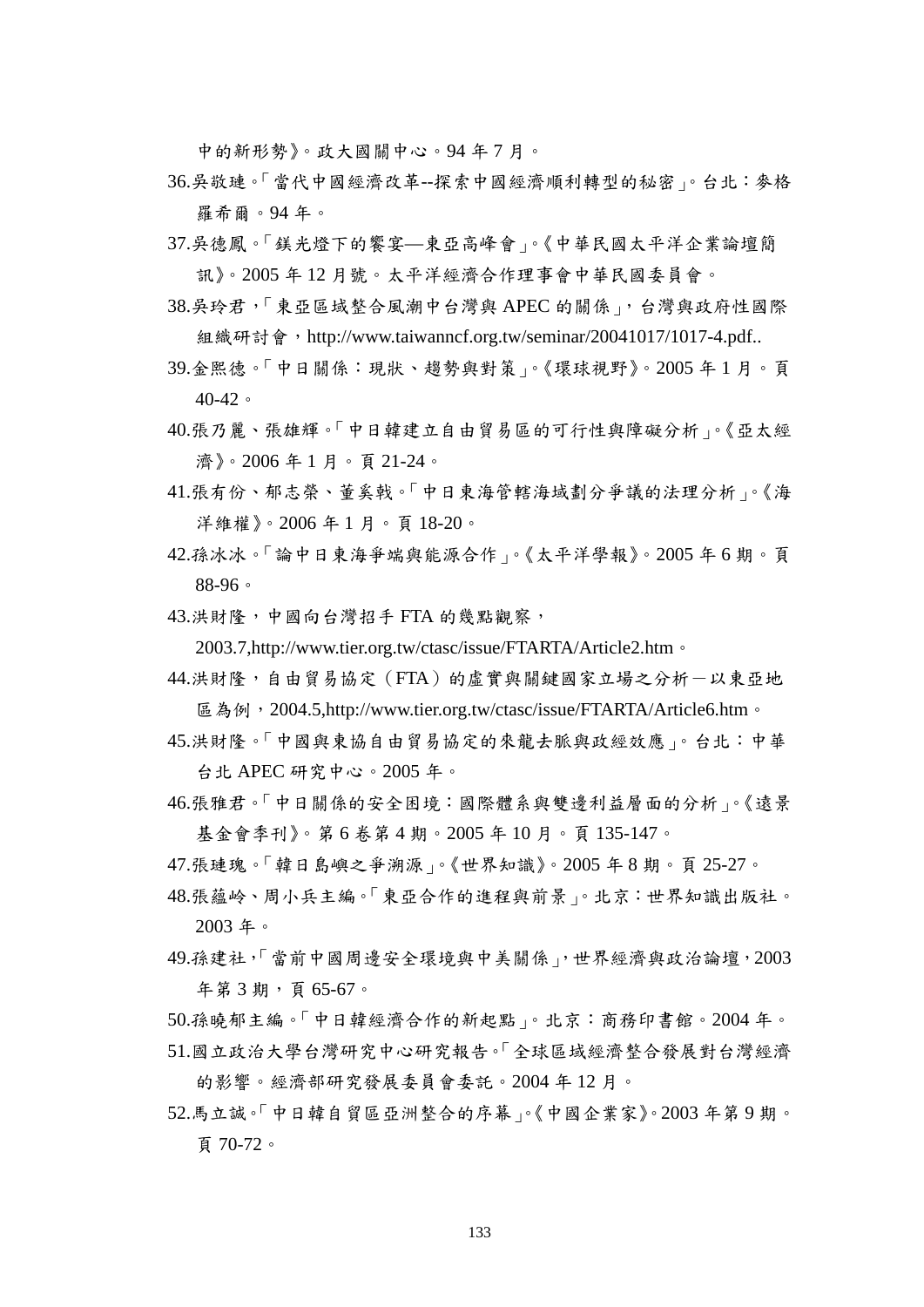- 53.高連廷、郭印。「中日韓制度性合作的可行性分析」。《金融教學與研究》。 99 期,2005 年 1 月。頁 20-22。
- 54.馬傳濤。「中國面對日本政治大國化戰略的新思維」。《世界經濟與政治》。 2005 年 3 月。頁 73-76。
- 55.徐翼。「中日關係:對抗背後的陽謀」。《領導文萃》。2005 年 11 月。42-45。 56.徐遵慈,<兩岸參與區域貿易協定:機會與挑戰>,「區域貿易協定其對 APEC
- 及我參與策略之影響研討會」,中華台北亞太經濟合作(APEC)研究中心 /台灣經濟研究院主辦,2001.9.5,
- 57.崔大滬。「中日韓區域內的經濟合作」。《世界經濟研究》。2003 年 11 期。頁 59-64。
- 58.陳寧寧、劉德海,「韓國研究導論」。台北:中國文化大學出版社。90 年。
- 59.陽國亮。「開放的區域主義與區域經濟一體化的制度創新」。桂海論叢。21 巻 2 期。2005 年 4 月,頁 41-44。
- 60.焦金鳳。「東海大陸架的劃界的中日關係」。科技信息。2005 年 3 月。頁 54。
- 61.黃金湯,「後冷戰時期中日外交關係」,淡江大學國際事務與戰略研究所碩 士論文,89 年
- 62.童振源,「東亞經濟整合與台灣的戰略」,東亞區域整合與兩岸關係研討會, (台北:財團法人兩岸交流遠景基金會、中國現代國際關係研究院舉辦), 2005 年。
- 63.傅夢孜。「布希政府對華政策與中美關係的未來」。《現代國際關係》。2003 年第 1 期。頁 17-22。
- 64.楊志恆。「美日安保之沿革及其對台海安全之影響」。《戰略與國際研究》。 2000 年第 4 期。頁 23-35。
- 65.楊洁勉。「布希第二任期的全球戰略和中美建設性合作關係」。《美國研究》。 2005 年第 1 期。頁 7-18。
- 66.楊貴言。「中日韓自由貿易區研究」。北京:中國社會科學出版社。2005 年。
- 67.楊義瑞。「日本對中日韓自由貿易區的立場淺析」。《世界經濟》。2004 年第 5 期。頁 71-74。
- 68.廉曉梅。「論中日韓自由貿易區建立的制約因素」。《現代日本經濟》。138 期。2004 年 6 月。頁 23-27。
- 69.齊志新。「歷史認知與中日政經關係:影響測度與博奕分析」。《世界經濟與 政治》。2005 年第 9 期。頁 41-46。
- 70.廖舜右。「中日韓自由貿易區研究」。台北:中華台北 APEC 研究中心。2005。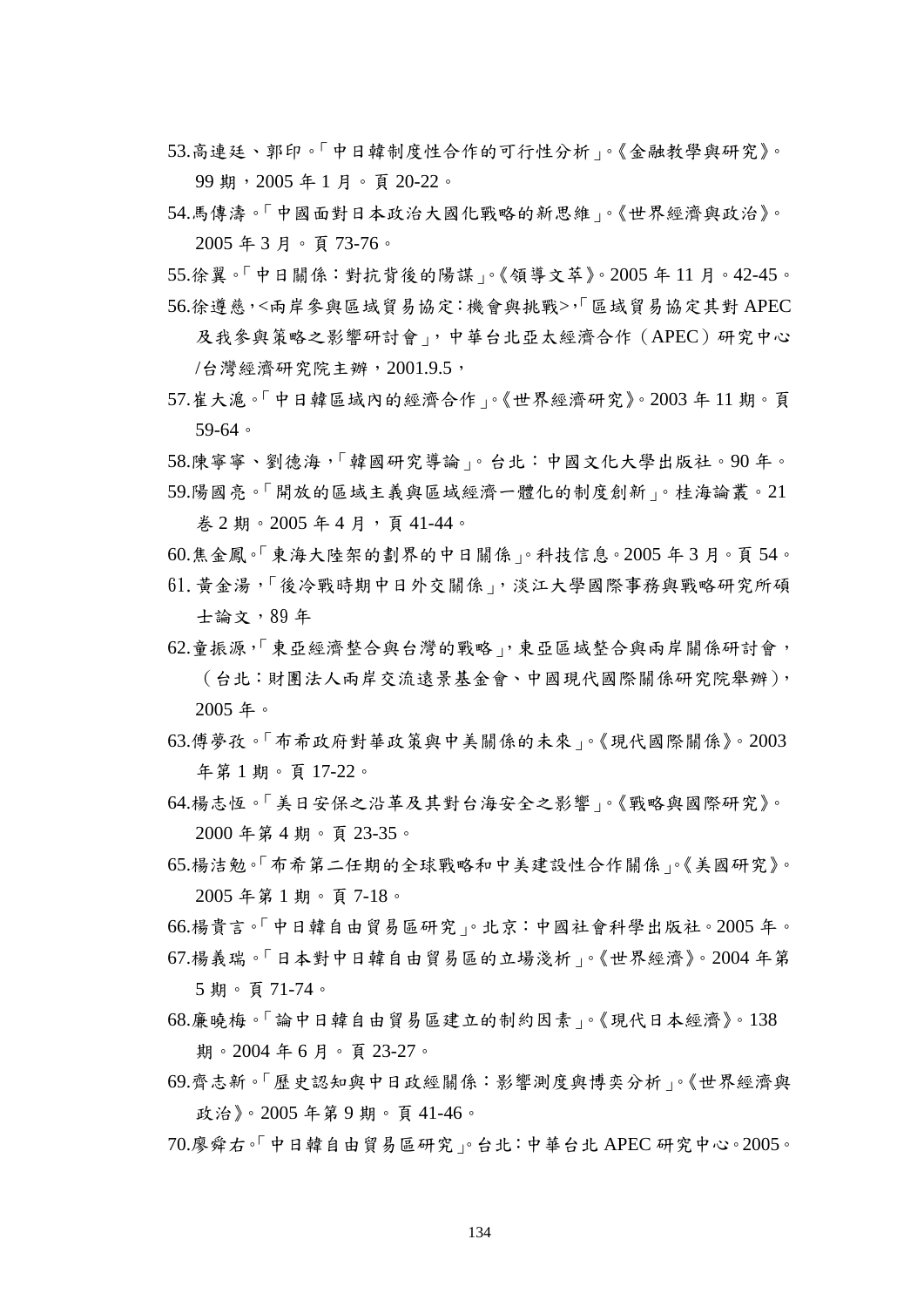- 71.趙文衡,東協與中共成立自由貿易區初探,台經月刊,25 卷 2 期,台灣經 濟研究院, 2002年2月, 頁104-109。
- 72.趙建民,何思慎。「日本外交中有關中國或美國優先之爭論—兼論日、中、 台新安全架構」。《問題與研究》。第 43 卷第 1 期。93 年 1、2 月。頁 88。
- 73.劉文祥、向宇。「日本參與東亞自由貿易區的政策評析」。國際政治研究。 2005 年 2 期,2005 年 5 月。頁 70-76。
- 74.劉怡,金大中的陽光政策及對南韓與美國關係的影響,國立政治大學外交 學系碩士論文,92 年。
- 75.劉洪鐘。「安全兩難與區域合作:中日韓三國的戰略選擇」。遼寧大學學報— 哲學社會科學版。33 卷 1 期。2005 年 1 月。頁 14-18。
- 76.劉建飛、林曉光。「21 世紀初期的中美日戰略關係」。北京:中共中央黨校 出版社,2002 年。
- 77.劉建飛。「21 世紀初美國亞太新戰略與中美關係」。《重慶社會主義學院學 報》。2002 年第 2 期。頁 46-48
- 78.劉建飛,「美國對華戰略的轉變趨向」,國際政治與國際關係,2005 年第 2 期,頁 30-36。
- 79.劉華秋、王連成。「2005 年美國國防戰略報告評述」。《外交學院學報》。2005 年 4 月。頁 26-32。
- 80.劉碧珍、陳添枝、翁永和。「國際貿易導論」。台北:雙葉書廊,92 年。
- 81.劉德海,「南韓自由貿易協定策略之研究」,《WTO 研究》,第四期,2006 年 3 月,頁 127-153。
- 82.蔡明彥,「美國對朝鮮半島軍事戰略之分析」,中與大學全球和平與戰略研  $\mathcal{R}$  中心, [http://cgpss.nchu.edu.tw/modules/wfsection.](http://cgpss.nchu.edu.tw/modules/wfsection)
- 83.蔡建。「小布希政府的對華政策與中美關係」。《高熟高等學報》。2002 年 9 月。頁 31-37。
- 84.蔡增家。「中國崛起下中日衝突的結構分析」。《國際關係學報》。第 21 期。 2006 年 1 月。頁 49-50。
- 85.蔡學儀。「亞洲經貿區域化與台灣因應之道」。《問題與研究》。第 42 卷第 2 期。92年3、4月,頁39--50。
- 86.樊麗明。「論當前影響中日關係的歷史問題」。《東北大學學報》。第 7 卷第 5 期。2005 年 9 月。頁 369-371。
- 87. 盧新德、邵志勤,「論中日韓自由貿易區的建設」,《當代亞太》,2002 年 12 期,頁 52-55。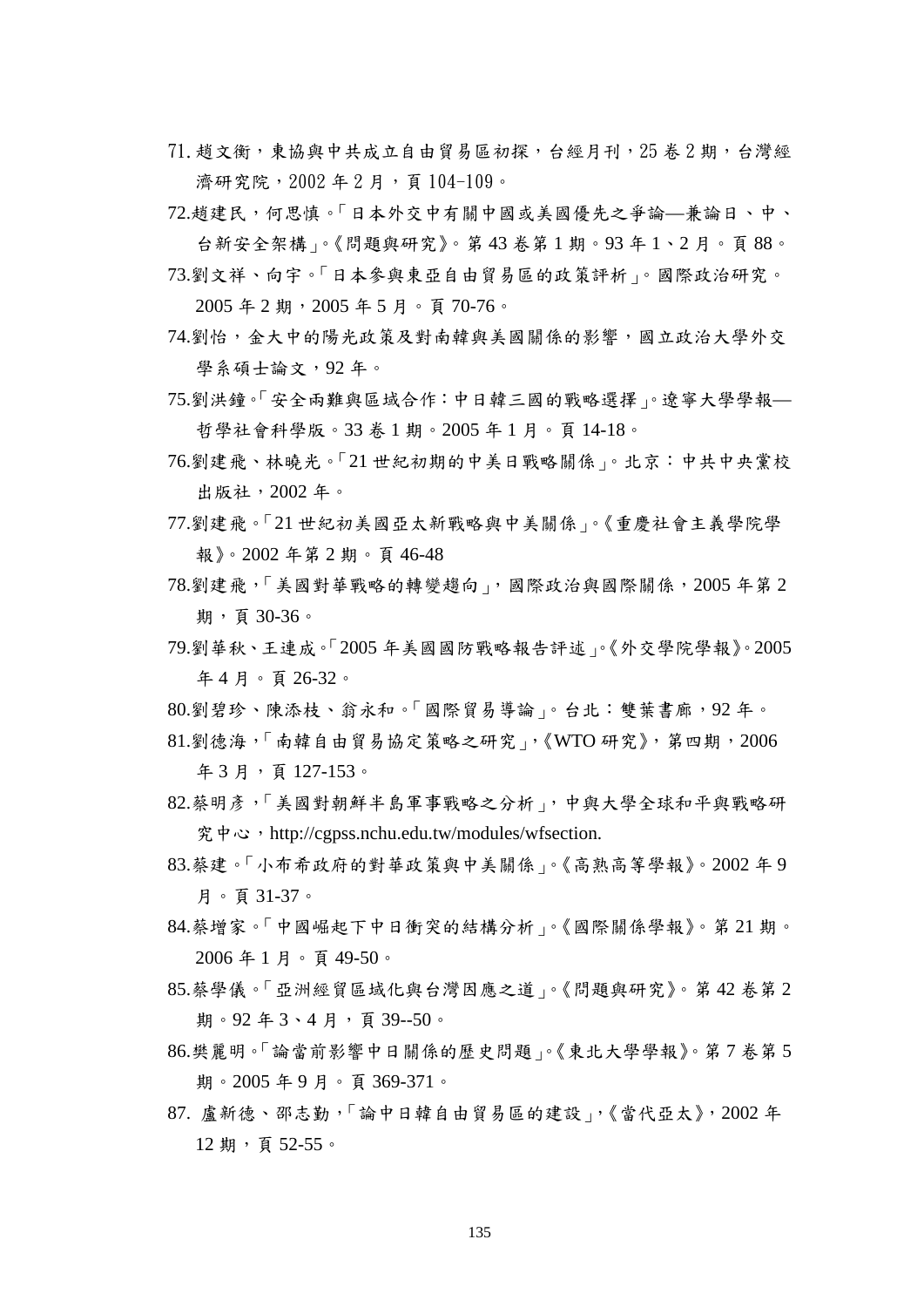- 88 盧新德、張宗蘭。,「堅定信心創建中日韓自由貿易區」。《勝利油田黨校學 報》。2003 年 11 月。頁 32-34。
- 89.龐中鵬。「試析中日東海能源之爭」。《吉林廣播電視大學學報》。2006 年第 1 期。頁 33-36。
- 90.麗波。「2001-2005 年中美關係回顧與展望—兼論布希第一任的對華政策」。 《思想理論教育導刊》。2005 年第 2 期。頁 41-46。

二、英文部分

- 1. Asian Development Bank. " Asian Economic Cooperation and Integration: Progress, Prospects, Challenges". 2005。
- 2. Baldwin, Richard E., "Stepping stones or building blocks? Regional and Multilateral Integration" ,*prepared for the G-20 Workshop on "Regional economic integration in a global framework*", organized by the European Central Bank and the People's Bank of China in Beijing, 22-23 September 2004.
- 3. Barfield Claude,. "The United States, China and the Rise of Asian Regionalism". *Paper Presented at the Western Economics Association Annual Conference*. Vancouver, Canada, June 29, 2004.
- 4. Beeson , Mark. "ASEAN Plus Three and the Rise of Reactionary Regionalism". *Contemporary Southeast Asia*, Vol. 25, No. 2. p251-268。
- 5. Brown, Oil, Faisal Haq Shaheen, Shahhen Rafi Khan, Moeed Yusuf, Regional Trade Agreements: Promotiong conflict or building peace?, *International Institute for Sustainable Development*,

[http://www.iisd.org](http://www.iisd.org/)/pdf/2005/security rta\_conflict.pdf。

- 6. Cho, Hyun-Jun. "China's Approach toward FTAs with East Asian Nations and Its Implications for Korea". KIEP
- 7. Crawford , Jo-Ann and Robert V. Fiorentino, "The Changing Landscape of Regional Trade Agreement", *Discussion Paper No. 8, World Trade Organization*, (Geneva: 2005)
- 8. Crowley , Meredith A." A Introduction to the WTO and GATT", *Economic Perceptive*s.. 4Q/2003,
- 9. Drennan, William M., ":The U.S. Role in Korea Reunification" , *Korea And World Affairs*, Vol XXII, No. 2, Summer 1998, p167.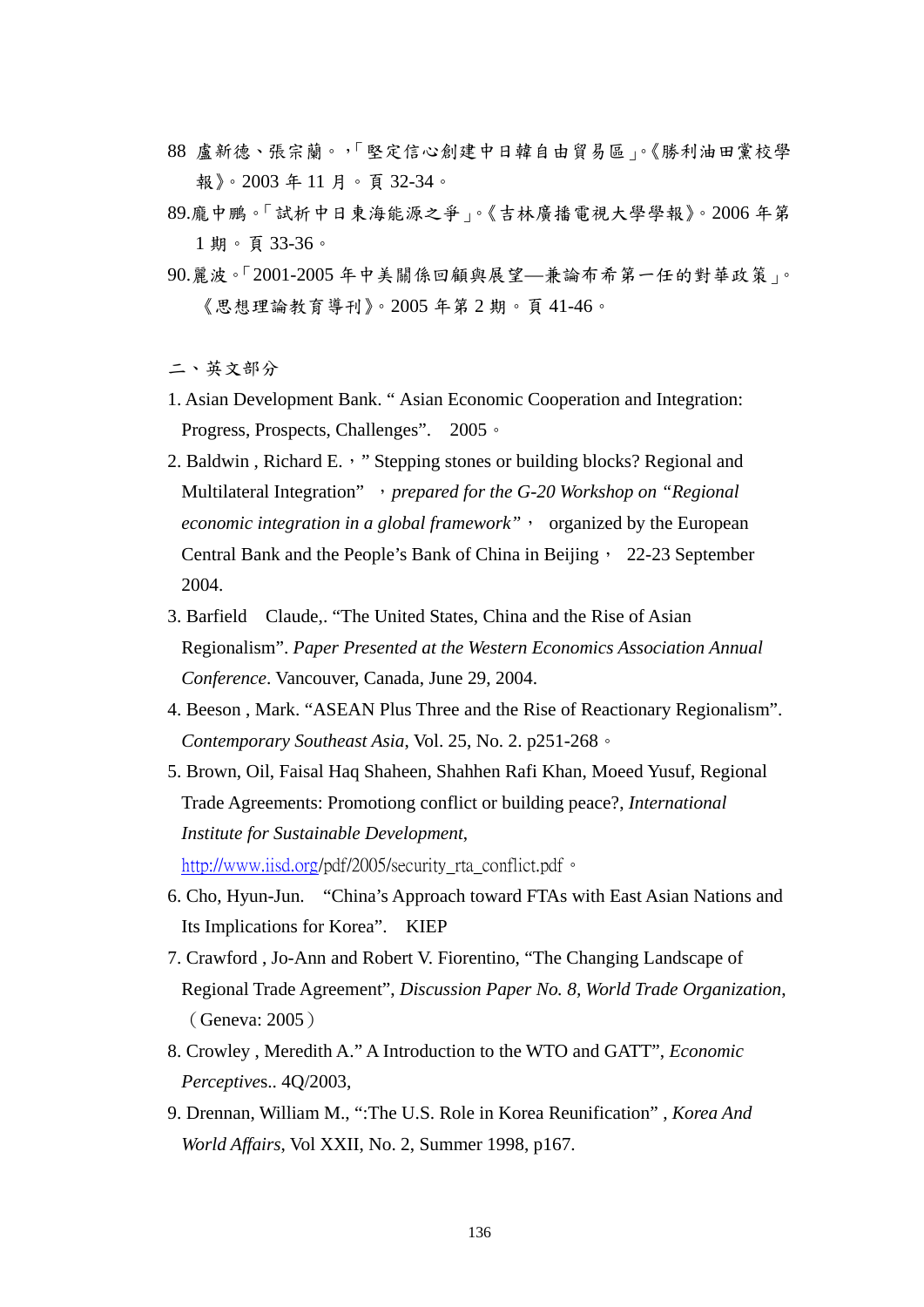- 10.Hahn Yoonsun. "Analysis of China's FTA Policy and Its Economic Determinants". Master degree, Seoul National University, 2005.
- 11.Hufbauer , Gary Clyde and Yee Wong." Prospects for Regional Free Trade in Asia",. *Working Paper Series 05-12*, Institute For International Economics,(2005.10):3.
- 12. Lee, Hongshik, Hyejoon Im, Inkoo Lee, Backhoon Song, Soonchan Park, "Economic Effects of a Korea-China FTA and Policy Implications" , *KIEP Policy Analysis 05-0*3, 2005.
- 13.Japan Defense Agency, "Defense of Japan 2005 White Paper (Summary)", August 4, 2005. p12.http:www.uda.go.jp/e/indes\_htm
- 14.Kim, Yangseon and Chang Jae Lee,, "Japan's Strategy toward Free Trade Agreement", *in Northeast Asian Economic Integration: Prospects for a Northeast Asian FTA, ed.,* (Seoul: Korea Institute for International Economic Policy, 2003), 97-115.
- 15.Krueger , Anne O. "Are Preferential Trading Arrangements Trade-Liberalizing or Protectionist?", *Journal of Economic Perspective*, Vol 13, No. 4, Fall 1999
- 16.Noble , George, "Explaining Regionalism: A Brief Overview", *ISS Comparative Regionalism Project*, Institute of Social Science University of Tokyo, 2005, 5, 3.
- 17.Pal, Parthapratim ,"Regional Trade Agreement in a Multilateral Trade Regime: An Overview".

[http://www.](http://www/)networkideas.org/feathm/May2004/Survey\_paper\_Rta.pdf.

- 18.Park, Innwon, "A CGE Analysis of A Korea-China-Japan Free Trade Area",*Economic Papers* Vol.6 No 2
- 19. Scollay, Robert and John P. Gilbert, "New Regional Trading Arrangements in the Asia Pacific?", *Policy Analysis in International Economics* 63, May 2001,p65-107, http:iie.com/publications/chapters\_previes/330/3iie3020.pdf
- 20.Sharma, Shalendra . "Beyoun ASEAN and APEC: Towards a New Asia—Pacific Economic Regionalism". *East Asian Review,* Vol. 14, No. 3, Autumn 2002.37-48..
- 21.Shujiro Urata. The Shift from 'Market-led 'to 'Institution-led'Regional Economic Integration in East Asia in the late 1990s, *RIETI Discussion Paper* Series 04-E-012,RIETI,2004.1.
- 22.Sohn, Chan-Hyun , Jinna Yoon. Korea's FTA Policy: Current Status and Future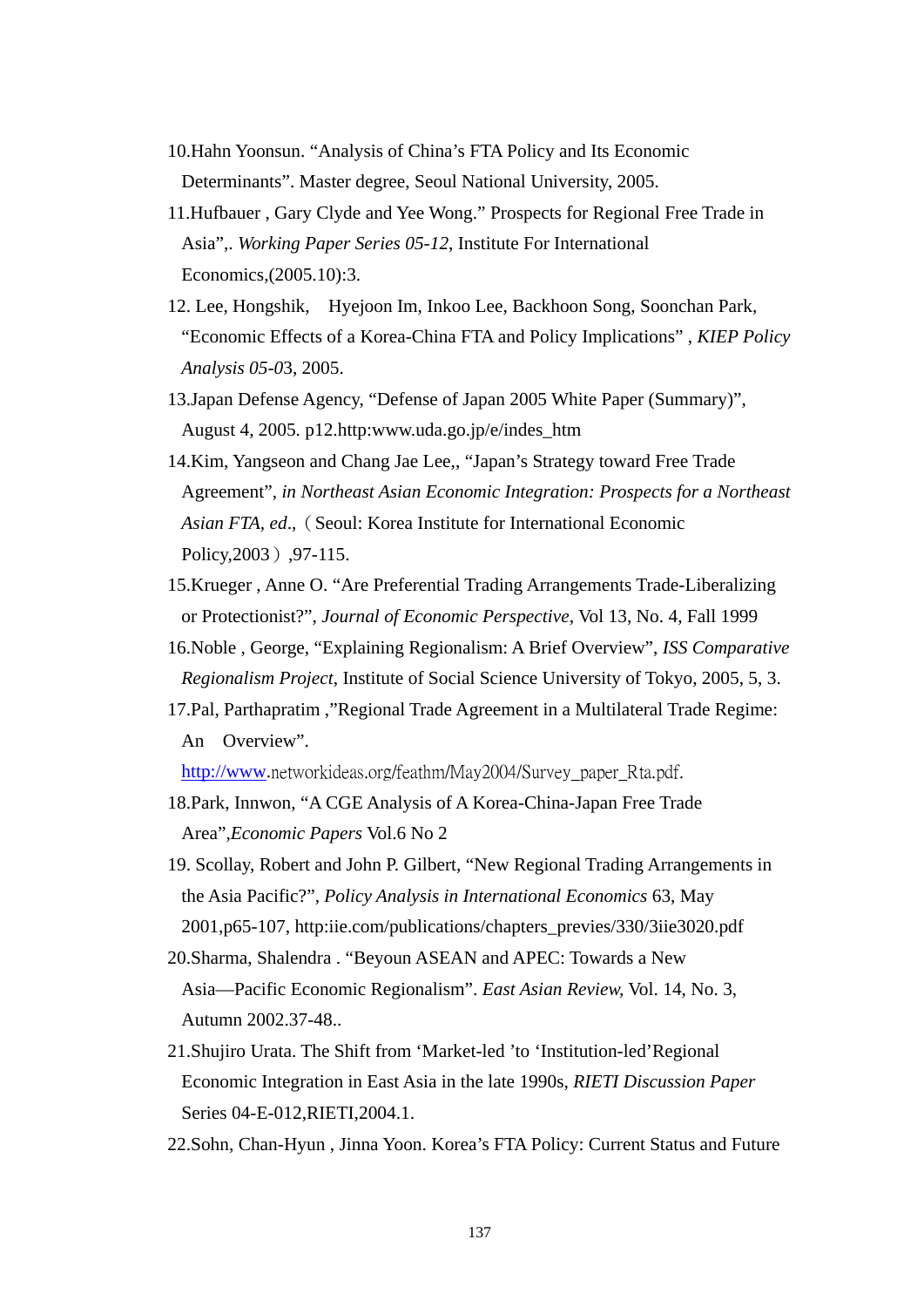Prospects,2002, (Seoul: KIEP).

- 23.Tadahiro Yoshida。"East Asian Regionalism and Japan",*APEC Study Center,* InstituteOf Development Economies,JETRO,March 2004。
- 24.Tow,William T. , "The United States in Northeast Asia, The future of alliances", *paper prepared for IRAPRU-API workshop*, 2003,p2
- 25.Trilateral Joint Research by Development Research Center of China, National Institute for Research Advancement of Japan, Korea Institute for International Economic Policy of Korea. Joint Report and Policy Recommendations on Strengthening Economic Cooperation among China, Japan and Korea . 2003
- 26.Trilateral Joint Research by Development Research Center of China, National Institute for Research Advancement of Japan, Korea Institute for International Economic Policy of Korea. Joint Report and Policy Recommendations on Sectoral Implications of a China-Japan-Korea FTA. 2004.
- 27.Trilateral Joint Research by Development Research Center of China, National Institute for Research Advancement of Japan, Korea Institute for International Economic Policy of Korea. Joint Report and Policy Recommendations on Towards a CJKFTA: Visions and Tasks. 2005.,.
- 28.Sohn Chan-Hyun and Jinna Yoon, "Korea's FTA Policy Current Status and Future Porspects", *KIEP Discussion Paper 01-01*, Seoul: Korea Institute For International Economic Policy, 2001,9.
- 29.Urata Shujiro, "Japan's Strategy toward Free Trade Agreement", *in Northeast Asian Economic Integration: Prospects for a Northeast Asian FTA, ed*., Yangseon Kim and Chang Jae Lee, (Seoul: Korea Institute for International Economic Policy, 2003), 97-115.
- 30. Wei Kiat Yip, "Prospects for Closer Economic Integration in East Asia", *Stanford Journal of East Asian Affairs*, Spring 2001, V1。
- 31. William , Drennan, M., "The U.S. Role in Korea Reunification", *Korea And World Affair*s, Vol XXII, No. 2, Summer 1998, p167
- 32.World Bank, "Global Economic Prospects 2005"。
- 33.Yun ,Chunji. "Rise of the Chinese Economy and East Asian FTA", *Comparative Study on regional cooperation between East Asia and Europe,* Institute for World Economics and International Management,(2004)..
- 34.Zoellick, Robert B。. U.S.—China Relations, U.S. Department of State。 2005。